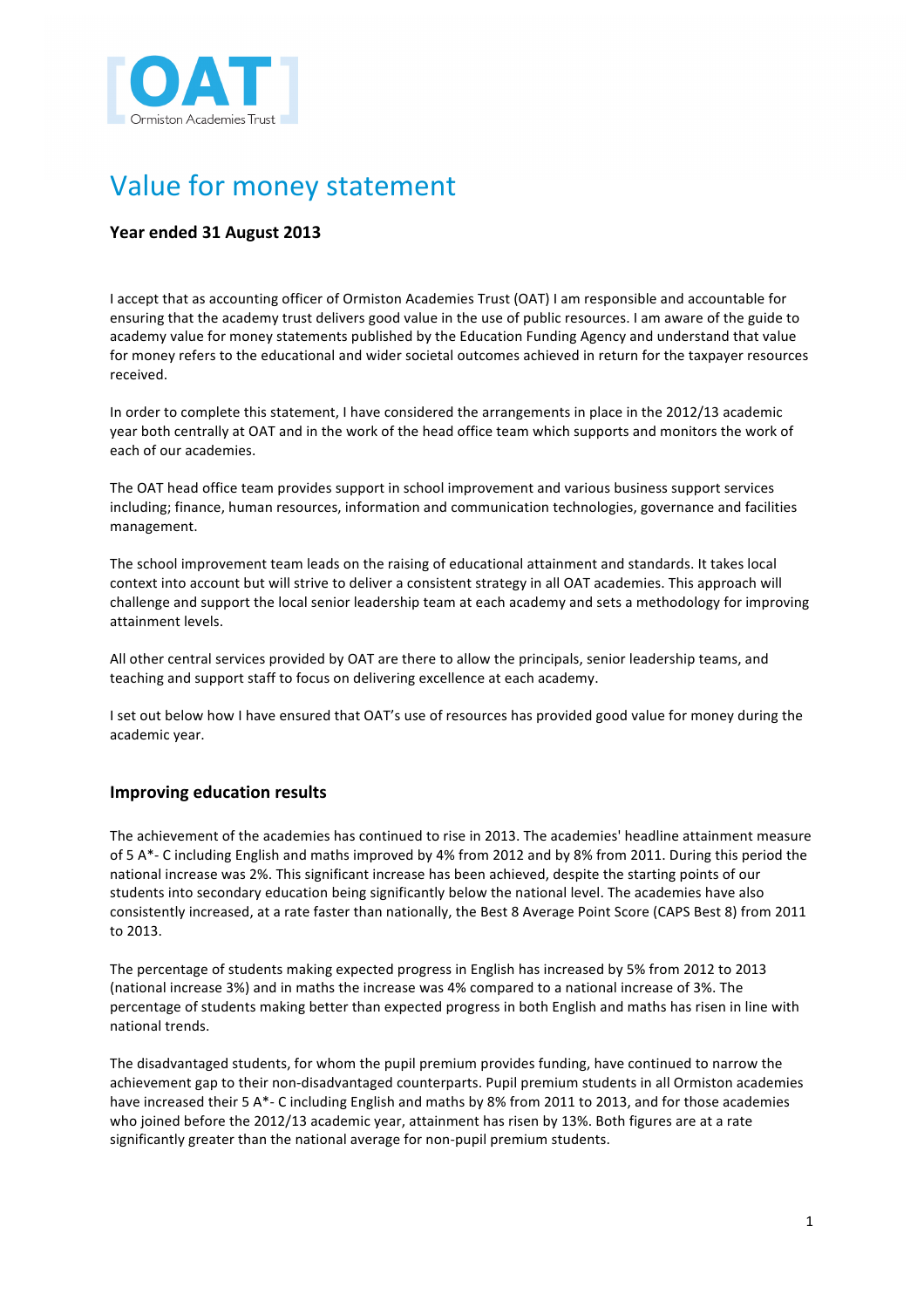

Recent additions to the trust's senior team have been based on a chosen strategic direction, and the needs of all the academies. The new members of the team have extensive strategic school improvement experience, which is the seminal priority. The school improvement strategy is diagnostic, personalised and impact-focused. There is a meaningful approach to transformation, which works to ensure that the quality of educational provision received by our 25,000 young people becomes and remains outstanding. To that end, the Trust prioritises the sharing and disseminating of outstanding practice across the network, thus creating a selfpropagating resource. Quality is assured through the deployment of a considerable group of professional and well-qualified education advisers and subject specialist consultants. The Trust is now committed to 'growing its own' within the network, with a particular focus on senior and middle leadership. The Trust is expanding in a considered and strategic manner, with a focus on creating capacity, establishing regional networks and a commitment to staying true to the overarching moral purpose of the organisation.

#### **Financial governance and oversight**

Overall responsibility for the financial governance and oversight of the Trust and its academies lies with the Trust board. This responsibility has been delegated to the OAT business oversight, risk and audit (BORA) committee.

The local governing body of each academy approves their budget each year and monitors regular financial and management information. This is also reviewed by the OAT BORA committee to ensure that income and expenditure are in line with budget.

The Trust has appointed Mazars as internal auditors to take the place of the previous responsible office role. The internal audit team reviews key financial policies, systems and procedures using a programme of work agreed in advance with the BORA committee. It presents termly reports on compliance to the finance and general purposes committee for each academy and also to the OAT BORA committee.

## **Better purchasing**

OAT has used centralised procurement to achieve value for money in key areas of expenditure. For example, framework contracts are in place for ICT and capital works, to minimise the administrative burden and maximise the financial benefits for our academies.

OAT also procures other services centrally including; insurances, financial accounting software and support, budgeting software, estates and asset management software, internal audit services, external audit services, legal services and web services.

This secure economies of scale and discounted prices for the academies in the Trust. The tender processes for these services are managed centrally by OAT.

#### **Maximising income generation**

The Trust explores every opportunity to generate income through the use of facilities and assets at each academy. All additional income generated is used to provide additional opportunities for learners in our academies.